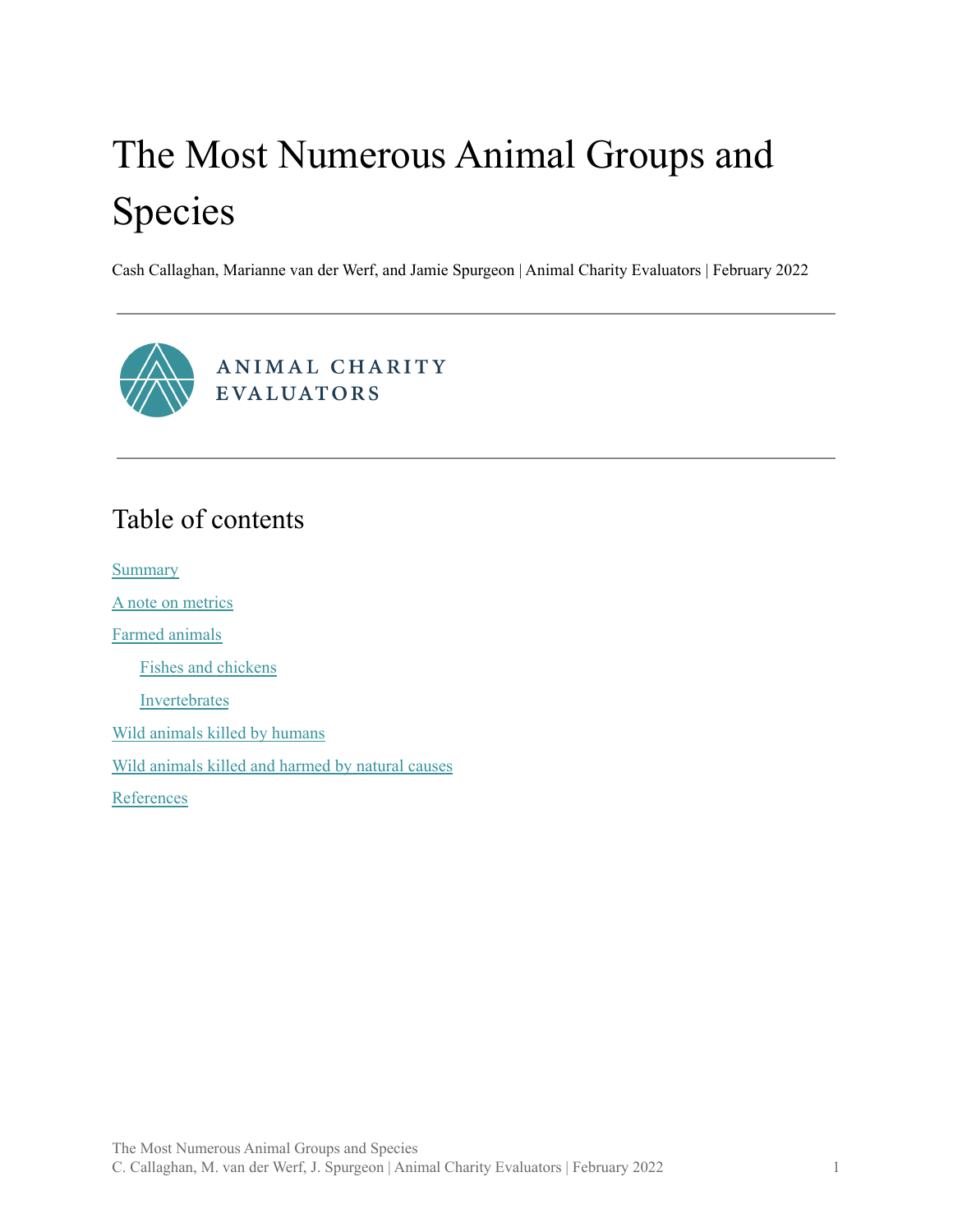## <span id="page-1-0"></span>Summary

Animals suffer in various ways, and different problems call for different solutions. To prioritize what problems to focus on, we find it helpful to consider the scale of each problem. Here we discuss one important aspect of scale: the number of individuals in various animal groups and species. We do not believe that the number of individuals is the only relevant characteristic of scale, nor do we believe that animal groups or species should be prioritized solely based on scale. However, the number of individuals in a group or species is one characteristic of scale that we use for prioritization.

We compared the numbers of vertebrates raised by humans and found that animals killed for food represent the largest group, with 191 billion individuals killed per year. Among these individuals, farmed fishes and chickens are the most numerous (101 billion and 79 billion killed per year, respectively), making these promising groups to prioritize.



*Figure 1: Vertebrate animals killed for food by humans each year*

We compared farmed invertebrates and found that their numbers greatly exceed those of farmed fishes and chickens, indicating that they should also be prioritized. Several groups of farmed invertebrates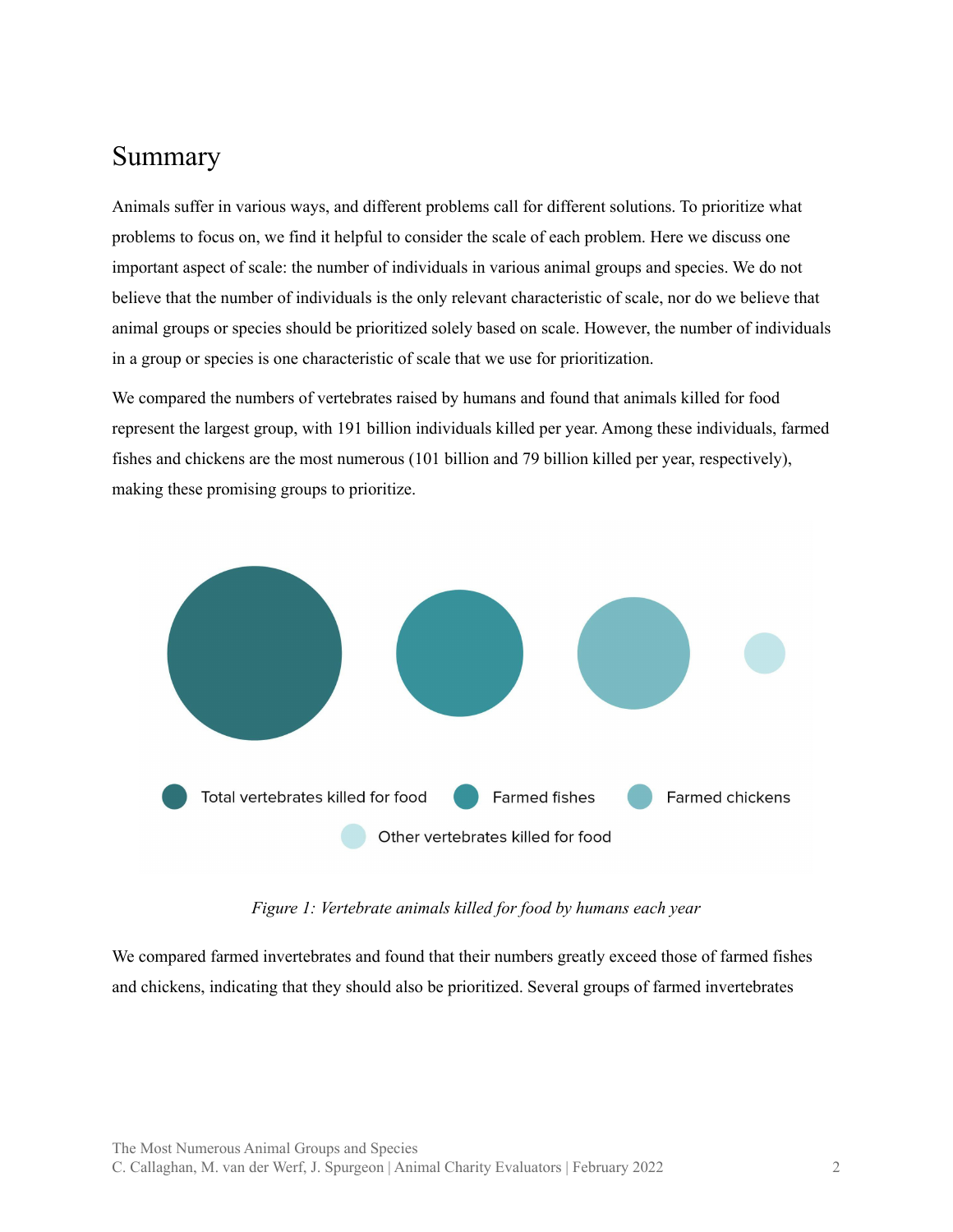exceed the total number of farmed vertebrates. These groups include honey bee workers (26.4 trillion<sup>1</sup>), cochineals (9.93 trillion), and silkworms (636 billion), among others.

We also compared some groups of wild vertebrates and invertebrates that are killed by humans each year and found that their estimated numbers are even higher. These groups include termites (692 billion), wild-caught fishes (1.56 trillion), and invertebrates killed by pesticides (one quadrillion). There are many more animals in the wild (estimated to be as many as  $10^{22}$ , or 10 sextillion, of whom at least 10 trillion are vertebrates<sup>2</sup>) that likely experience varying degrees of suffering. This area of work is very neglected, and while it may be less tractable, we believe it is a promising avenue for further research.

When prioritizing causes, we considered arguments for prioritizing farmed versus wild fishes, as well as the distribution of farmed vertebrates (especially fishes and broiler chickens) throughout the world. We also considered how resources are distributed. Considering the number of animals within different groups can be helpful for prioritizing where resources should be directed, but it is not the only relevant factor for prioritization. Other important factors include the degree to which different species are sentient and the amount of suffering they endure in their lives. This means that we don't necessarily believe that resources in the animal advocacy movement should be distributed according to how numerous each group is.

#### <span id="page-2-0"></span>A note on metrics

In this article, we use the number of individuals as a proxy for the scale of animal suffering.<sup>3</sup> However, we do not consider the number of individuals to be the only relevant metric. Other metrics that are relevant when comparing different animal groups include the severity and duration of suffering, which are affected by the conditions an animal is in, and the level or likelihood that members of a group are sentient.

The metric of sentience is especially relevant when comparing species—particularly invertebrate species, for whom there is less research on sentience available. We currently believe that the evidence for sentience of any invertebrate species is inconclusive and that more research is needed to make a confident

<sup>&</sup>lt;sup>1</sup> In this article, we mostly rely on the number of deaths to estimate the total number of individuals. For some honey bee workers, we only estimate the number of individuals used, as it is unclear how many bees are killed by humans versus how many die a natural death after having been used by humans. We acknowledge that this difference makes for a less accurate comparison.

 $2$  [Tomasik](https://reducing-suffering.org/how-many-wild-animals-are-there/) (2019)

<sup>&</sup>lt;sup>3</sup> In many cases, considering the numbers of animals means considering the numbers of animal deaths, as these numbers are most readily available.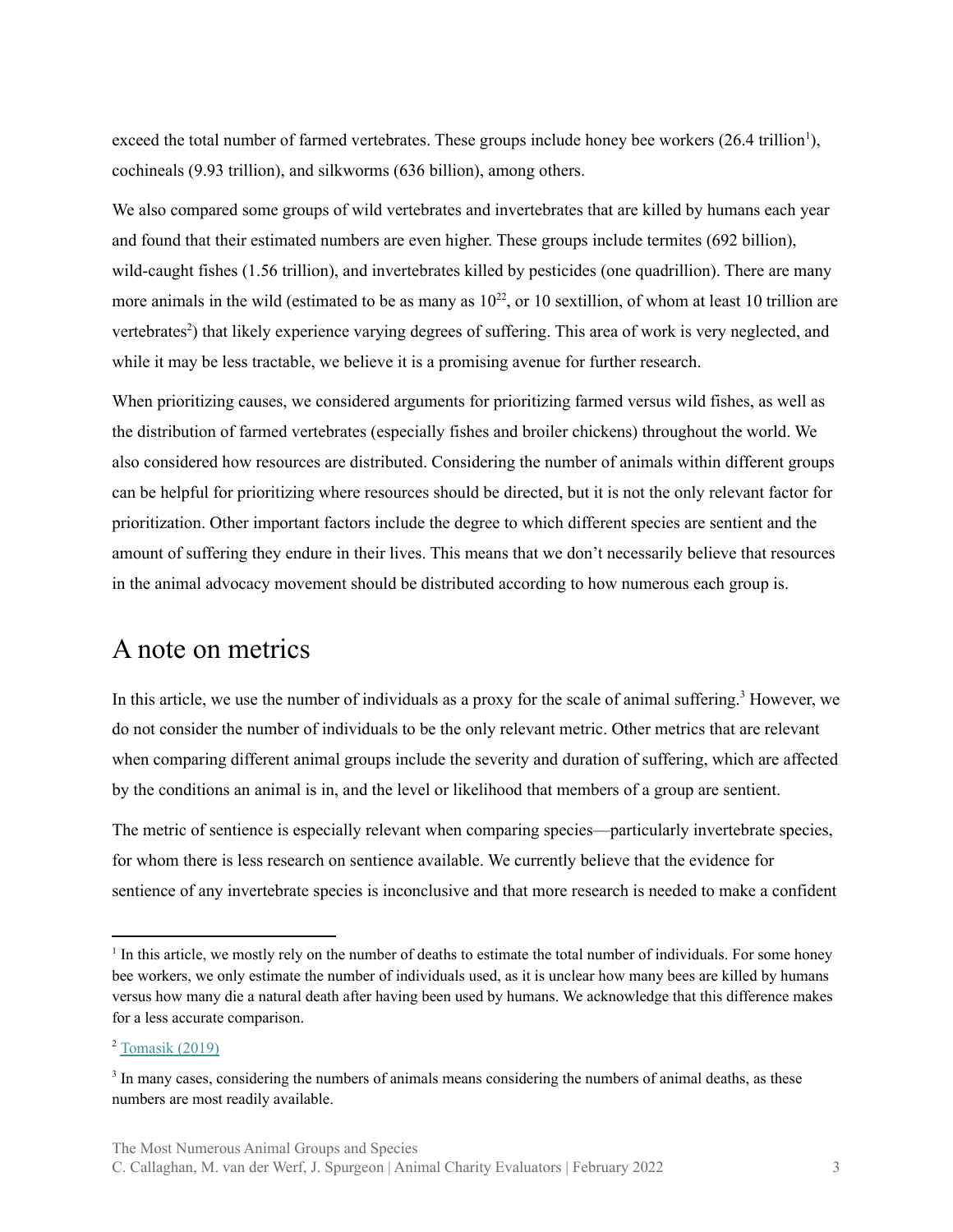assessment. However, we believe that there are enough signs of potential sentience<sup>4</sup> for many species to err on the side of caution. The argument for a cautious approach is strengthened by the massive numbers of invertebrates. See the Invertebrates section for more details.

To limit the scope of this article, we continue to compare only the numbers of individuals in different animal groups and not their lifespans, severity of suffering, or level of sentience. We believe, in most cases, that the number of individuals is a useful initial proxy for the scale of an issue.

### <span id="page-3-0"></span>Farmed animals

Humans breed animals for multiple purposes including companionship, vivisection, fur, and food. Of animals bred by humans, the magnitude of animals farmed for food is by far the largest. In 2016, we estimated that the number of land vertebrates farmed for food in the U.S. is thousands of times higher than the number of dogs and cats euthanized in shelters—see our Why Farmed [Animals](https://animalcharityevaluators.org/donation-advice/why-farmed-animals/) page for more information on farmed animals.

#### <span id="page-3-1"></span>Fishes and chickens

The chart below shows the most numerous groups of farmed vertebrates killed for food around the world. Our estimate of land animals is based on data for slaughtered animals from the Food and Agriculture Organization of the United Nations (FAO) website **FAOSTAT**.<sup>5</sup> This dataset covers total meat production from both commercial and farm slaughter, but it does not account for pre-slaughter mortality rates or include, for example, male chicks culled in the egg industry. 6

<sup>4</sup> [Waldhorn](https://rethinkpriorities.org/invertebrate-sentience-table) et al. (2020)

<sup>&</sup>lt;sup>5</sup> This data is largely collected by member countries. To read more about potential accuracy issues in FAO data on animals, see [Šimčikas](https://rethinkpriorities.org/publications/accuracy-issues-in-fao-animal-numbers) (2019).

<sup>&</sup>lt;sup>6</sup> Rough estimates for male chicks killed by the egg industry are between three and eight billion per year, according to [Šimčikas](https://rethinkpriorities.org/publications/estimates-of-global-captive-vertebrate-numbers) (2020).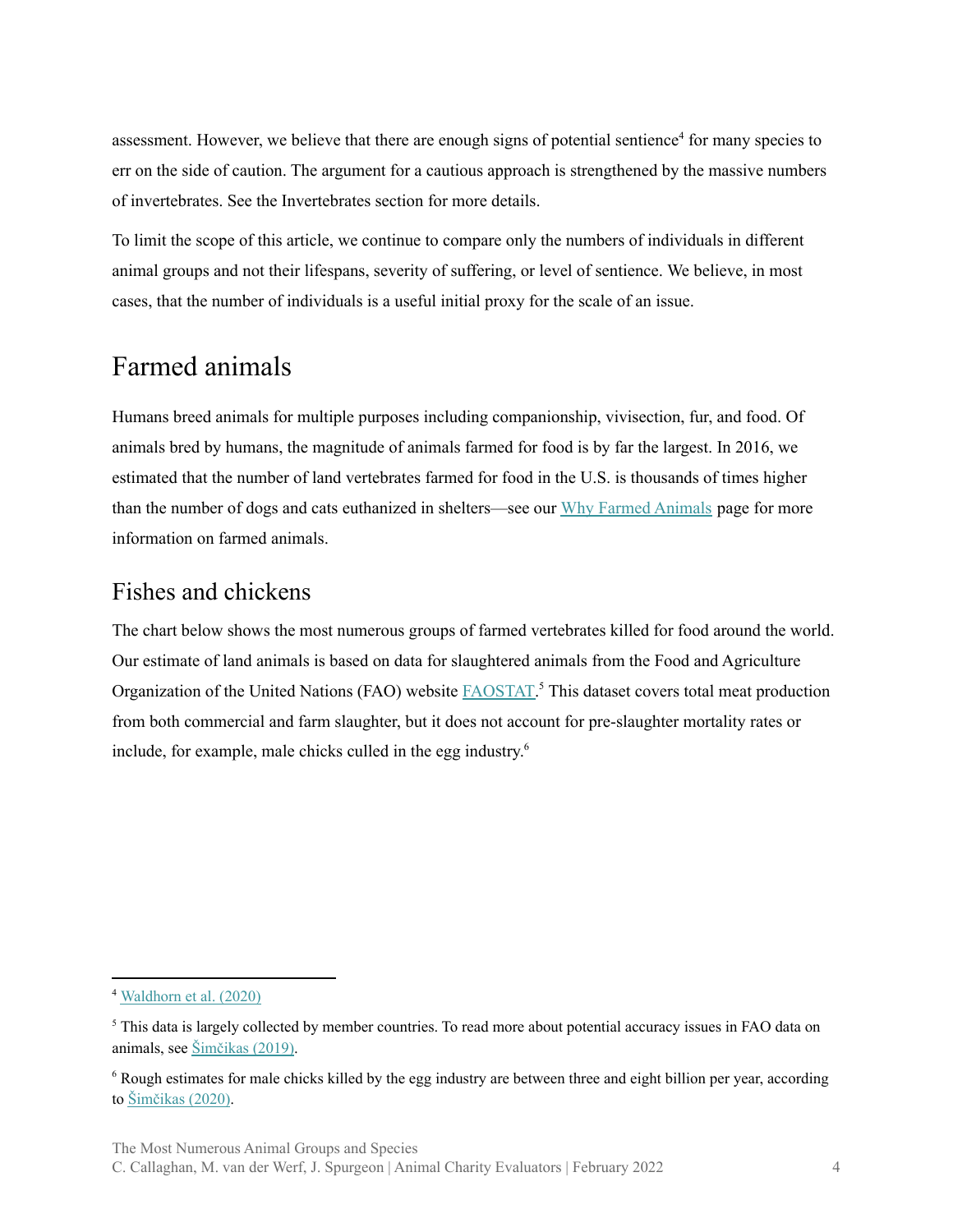

*Figure 2: Farmed vertebrates killed for food by humans each year. Of farmed vertebrates killed annually for human consumption, farmed fishes make up the majority (101 billion), followed by chickens (79 billion) and ducks (3.0 billion). The remaining (7.6 billion) individuals consist of birds and mammals. 7*

Farmed fishes<sup>8</sup> and chickens, especially chickens farmed for their meat as opposed to their eggs,<sup>9</sup> currently make up the vast majority of vertebrate animals farmed for direct human consumption. An estimated 101 billion farmed fishes and 79 billion chickens were killed for human consumption in 2017

<sup>&</sup>lt;sup>7</sup> These reported numbers are our best estimate. The data are from 2020 with the exception of the numbers of farmed fishes and quails, which are from 2017. The number of animals slaughtered each year fluctuates and we are comparing between years, so we expect the real percentages to be different.

<sup>&</sup>lt;sup>8</sup> We use the plural "fishes" here to reflect that humans farm several hundred different species of fishes. **FAO [\(2018\)](http://www.fao.org/3/i9540en/i9540en.pdf)** notes that "[a]s of 2016, global production has been recorded for a total of 598 'species items' ever farmed in the world. A species item refers to a single species, a group of species (where identification to the species level is not possible) or an interspecific hybrid. Species items recorded so far include 369 finfishes (including 5 hybrids), 109 molluscs, 64 crustaceans, 7 amphibians and reptiles (excluding alligators, caimans or crocodiles), 9 aquatic invertebrates and 40 aquatic algae." Unless otherwise specified, throughout this analysis, the term "fishes" refers to aquatic vertebrates and excludes aquatic invertebrates and aquatic mammals, reptiles, amphibians, and plants.

<sup>9</sup> There are different estimates of the average number of chickens farmed for their meat (i.e., broiler chickens) and the average number of chickens farmed for their eggs (i.e, egg-laying chickens) alive at any time. Open [Philanthropy](https://docs.google.com/spreadsheets/d/1uF3x_DuG13V6NpkP4DQyFutZI6Pwppy5R6qGArPZ1h0/edit#gid=265676572) [Project](https://docs.google.com/spreadsheets/d/1uF3x_DuG13V6NpkP4DQyFutZI6Pwppy5R6qGArPZ1h0/edit#gid=265676572) estimated that approximately 54% of farmed chickens alive in 2017 were broiler chickens, while [Šimčikas](https://rethinkpriorities.org/publications/estimates-of-global-captive-vertebrate-numbers) [\(2019\)](https://rethinkpriorities.org/publications/estimates-of-global-captive-vertebrate-numbers) estimated that approximately more than 60% of farmed chickens alive in 2018 were broiler chickens. Both estimates indicate that there are more broiler chickens alive at any time than there are egg-laying chickens alive at any time. Given that broiler chickens are typically slaughtered at a much younger age than egg-laying chickens, we expect that an even greater number of broiler chickens are killed annually than egg-laying chickens.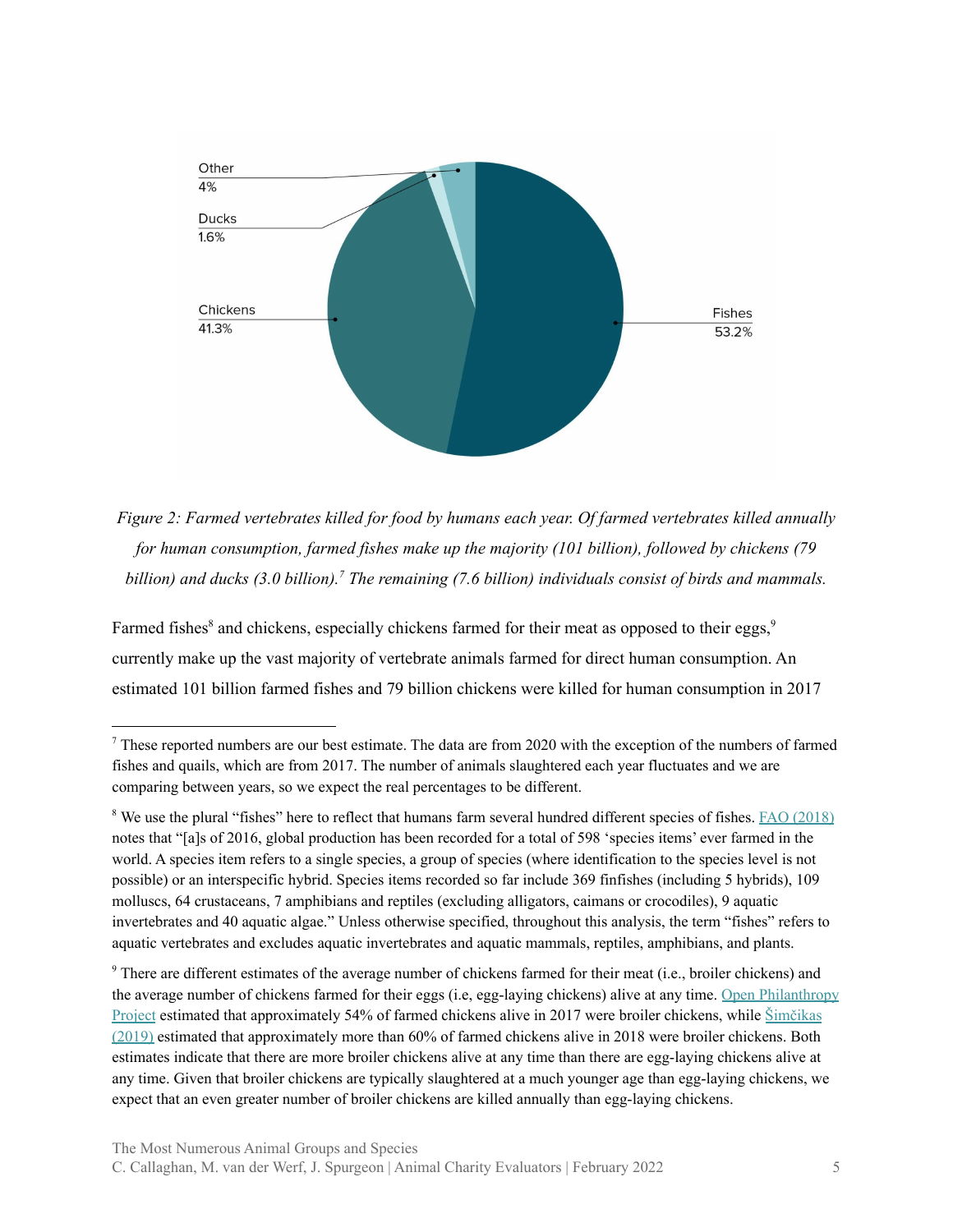and 2020, respectively, accounting for about 95% of all vertebrate animals farmed for this purpose. While farmed fishes make up the majority of farmed vertebrates killed for direct human consumption, the proportion differs per region.

Within the context of farmed vertebrates, efforts that target farmed fishes and chickens may be particularly promising given the large number of animals in these groups. While we are less certain about the tractability of implementing farmed fish welfare improvements, there have been some recent successes with corporate campaigns. $10$  We think that more research into promising interventions and species of fishes to prioritize is likely needed to improve the tractability of fishes' welfare interventions.<sup>11</sup>

#### <span id="page-5-0"></span>**Invertebrates**

Invertebrates make up a diverse group of animals, but limited research has been done into the sentience of invertebrate species. The available research has been synthesized by various animal advocacy research groups.<sup>12</sup> Based on these reviews, we believe that evidence for the sentience of any invertebrate species is inconclusive and that more research is needed to make a confident assessment. However, we believe that there are enough signs of potential sentience<sup>13</sup> for many groups or species to err on the side of caution. The argument for a cautious approach is strengthened by the massive numbers of invertebrates that we will discuss in this section. Even if there is only a small likelihood that invertebrates are sentient and we discount the value of working on their welfare accordingly, the scale of their interests may still be large in comparison to the scale of other animal groups.

Information on the number of farmed invertebrates is highly uncertain. For many groups of invertebrates, there are no estimates. However, estimates made in the report "The Scale of Direct [Human](https://rethinkpriorities.org/publications/the-scale-of-direct-human-impact-on-invertebrates) Impact on [Invertebrates](https://rethinkpriorities.org/publications/the-scale-of-direct-human-impact-on-invertebrates)" by Abraham Rowe (2020) indicate that many subgroups of farmed invertebrates are more numerous than the total number of farmed vertebrates. The largest group of farmed invertebrates are cochineals, an insect farmed to produce a type of red dye. Rowe estimates that 9.93 trillion cochineals are

<sup>10</sup> [RSPCA](https://science.rspca.org.uk/documents/1494935/9042554/RSPCA+welfare+standards+for+farmed+Rainbow+trout+%28PDF+2.29MB%29.pdf/36aeab04-e2f1-8875-d8ae-f7c4ff724c4d?version=1.0&t=1557668422472&download=true) (2018); Humane Slaughter [Association](https://www.youtube.com/watch?v=sjXfvJbl8MY&t=241s) (2018); WP [Finance](https://translate.google.co.uk/translate?sl=auto&tl=en&u=https%3A%2F%2Ffinanse.wp.pl%2Ftesco-rezygnuje-ze-sprzedazy-zywych-karpi-klienci-kupia-tylko-mrozone-ryby-6428709232146561a) (2019)

<sup>&</sup>lt;sup>11</sup> For existing research into approaches and reforms to improve the welfare of farmed fishes, see [Billington](https://6f025a9b-7462-434d-abfa-6f1d652e15fe.usrfiles.com/ugd/6f025a_dacb45c052514dbbb30ecbff7cd600e7.pdf?fbclid=IwAR0mJHzNnkR6f0OtnAlKDCGOqxuzkUjcpNR5J0RtxMU2lm8edBVNB5obRn0)  $\&$ [King-Nobles](https://6f025a9b-7462-434d-abfa-6f1d652e15fe.usrfiles.com/ugd/6f025a_dacb45c052514dbbb30ecbff7cd600e7.pdf?fbclid=IwAR0mJHzNnkR6f0OtnAlKDCGOqxuzkUjcpNR5J0RtxMU2lm8edBVNB5obRn0) (2020) and our Farmed Fish [Welfare](https://animalcharityevaluators.org/research/other-topics/farmed-fish-welfare-report/#reforms-improve-welfare) Report. Some interventions to improve the welfare conditions of farmed fishes, such as managing dissolved oxygen levels, may be relatively inexpensive to implement; see [Sarek](https://drive.google.com/file/d/1vHhpzJje2UKOu2CvvaufbLyiu8WmuJfq/view) et al. [\(2019\).](https://drive.google.com/file/d/1vHhpzJje2UKOu2CvvaufbLyiu8WmuJfq/view)

<sup>&</sup>lt;sup>12</sup> [Waldhorn](https://rethinkpriorities.org/invertebrate-sentience-table) et al.  $(2020)$ ; Wild Animal [Initiative](https://www.wildanimalinitiative.org/research)  $(n,d)$ ; [Animal](https://www.animal-ethics.org/sentience-section/animal-sentience/) Ethics  $(n,d)$ .

<sup>13</sup> [Waldhorn](https://rethinkpriorities.org/invertebrate-sentience-table) et al. (2020)

The Most Numerous Animal Groups and Species

C. Callaghan, M. van der Werf, J. Spurgeon | Animal Charity Evaluators | February 2022 6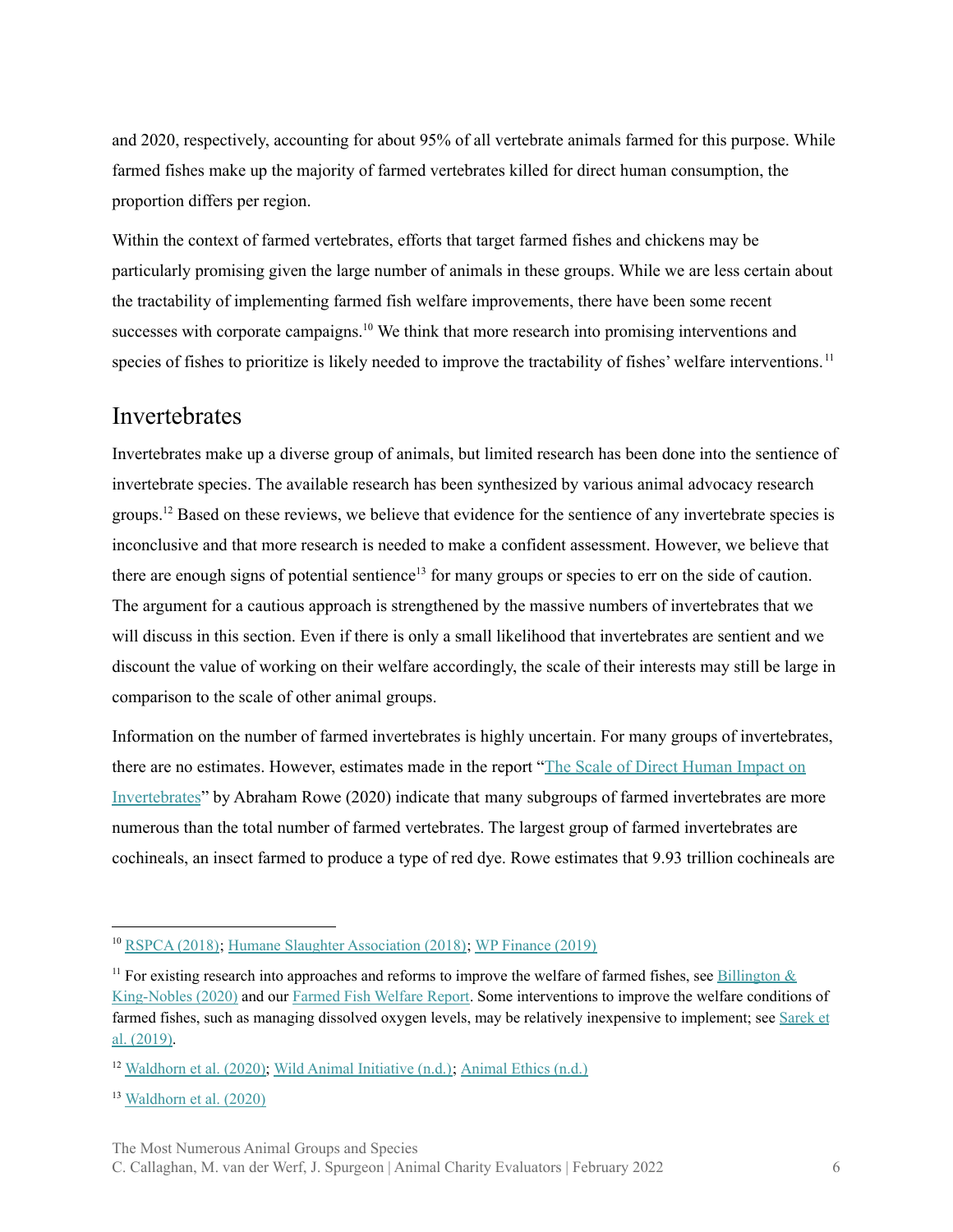killed each year during the farming process.<sup>14</sup> Rowe also estimates that 26.4 trillion honey bee workers are used each year.<sup>15</sup> We say "used" and not "killed" because it is unclear how many honey bees are killed by humans and how many die a natural death.





Omitting honey bee workers and cochineals, we find that many of the relatively smaller subgroups of farmed invertebrates are also more numerous than the total number of farmed vertebrates. These subgroups include silkworms<sup>16</sup> and various subgroups of insects and crustaceans used for direct human and nonhuman consumption.

The Most Numerous Animal Groups and Species

<sup>&</sup>lt;sup>14</sup> We arrived at this number by considering the median of the cell TDD, "Total additional deaths added by farming", in Rowe's Global [Cochineals](https://www.getguesstimate.com/models/14905) Killed for Dye model.

<sup>&</sup>lt;sup>15</sup> We arrived at this number by considering the median of the cell HWO1, "Honeybees (workers only)", in [Rowe's](https://www.getguesstimate.com/models/16744) Global [Invertebrates](https://www.getguesstimate.com/models/16744) Harmed and Farmed model.

<sup>16</sup> Rowe [\(2021c\)](https://forum.effectivealtruism.org/posts/mZEuNcwTZxLnXrZR6/silk-production-global-scale-and-animal-welfare-issues)

C. Callaghan, M. van der Werf, J. Spurgeon | Animal Charity Evaluators | February 2022 7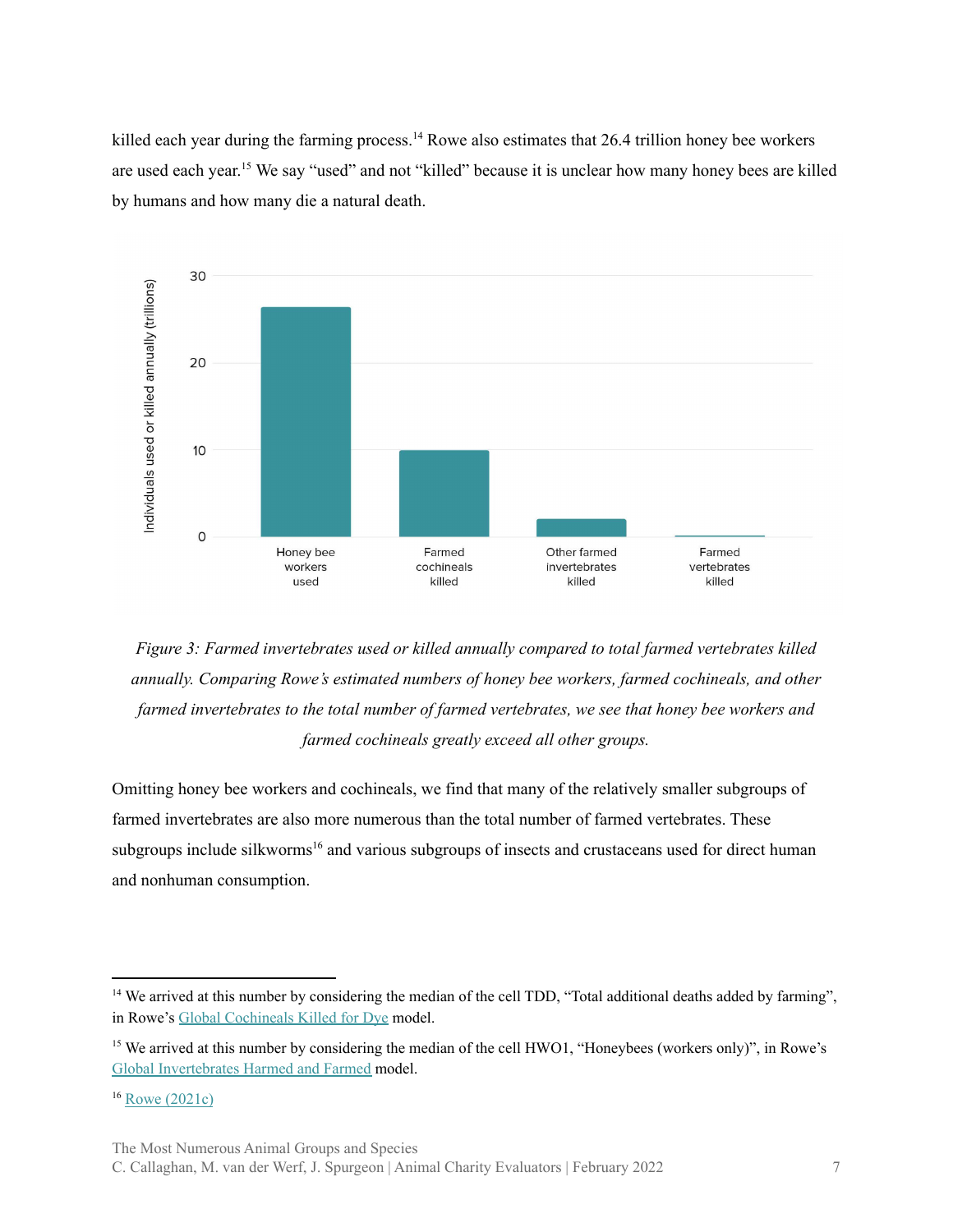

*Fig. 4: Farmed invertebrates (cochineals and honey bees excluded) killed annually compared to farmed vertebrates killed annually. Based on Rowe's estimates, many subgroups of farmed invertebrates are more numerous than the total number of farmed vertebrates.*

As ACE evaluates and supports approaches within the animal advocacy movement, most of our work concerns vertebrate animals. However, when we consider the arguments of scale and neglectedness, the numbers of animals suggest that invertebrates should receive more attention from the farmed animal advocacy movement than they currently receive. Even though they make up the most numerous group of farmed animals, few farmed animal organizations address issues that invertebrates face.<sup>17</sup>

# <span id="page-7-0"></span>Wild animals killed by humans

Wild animals are killed by humans in even larger numbers than farmed animals. We believe this cause area may be less tractable because it is relatively easier to improve animal welfare in human-controlled farms than it is in natural environments, where humans have less control over the conditions that affect animal welfare. Here we include some groups of wild animals that are directly impacted by humans:

The Most Numerous Animal Groups and Species

C. Callaghan, M. van der Werf, J. Spurgeon | Animal Charity Evaluators | February 2022 8

<sup>&</sup>lt;sup>17</sup> For some organizations that work on invertebrate issues, see [Invertebrate](https://www.invertebratewelfare.org/newsletter/2020-08) Welfare (2020b) Not all of the groups listed work on farmed invertebrates.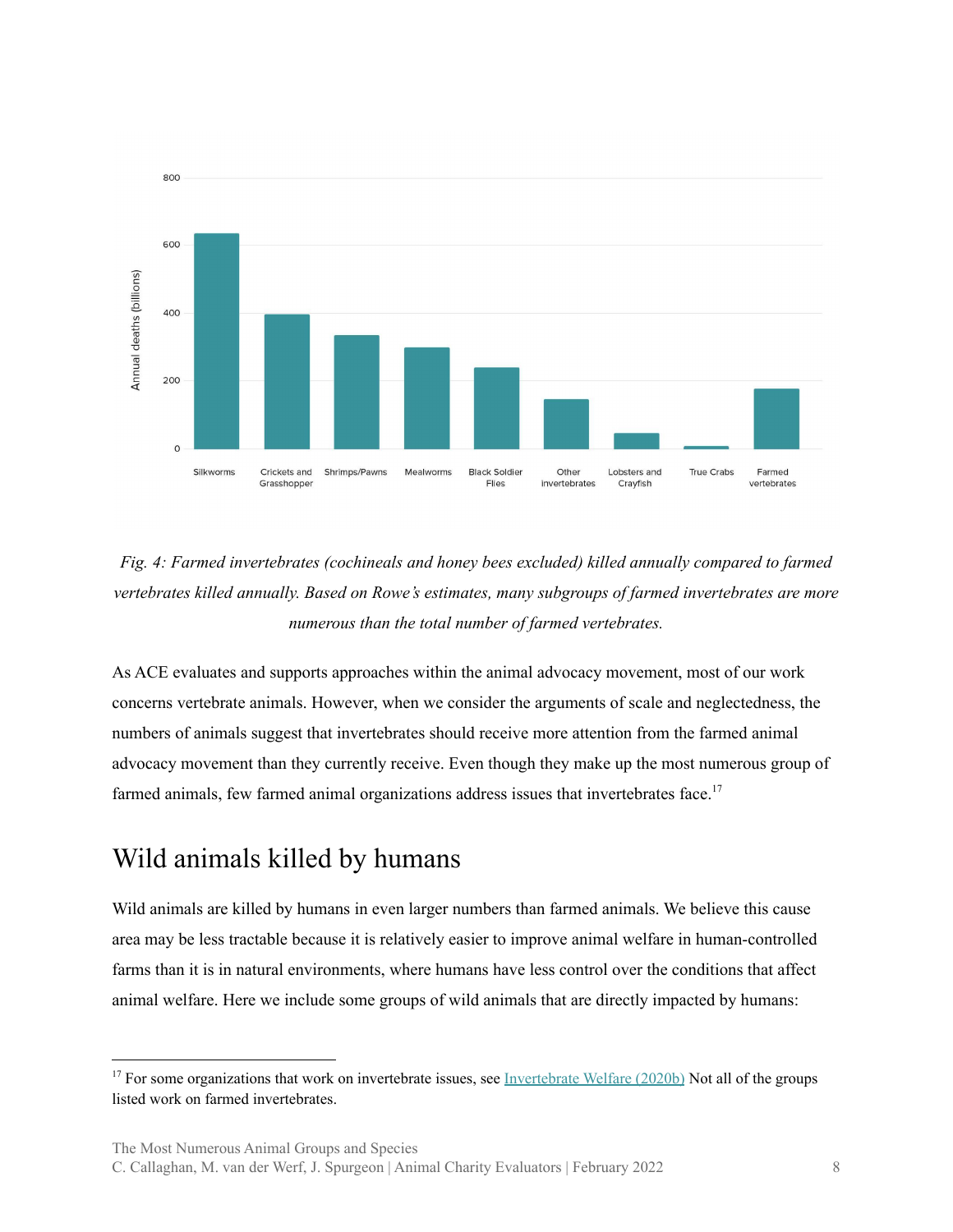wild-caught fishes, invertebrates killed by agricultural pesticides, and termites killed by pest control.<sup>18</sup> We acknowledge there are many groups of wild animals killed by humans that may be more numerous than the groups discussed here.





We recognize that the numbers for invertebrates killed by pesticides are less rigorous, but showing a best estimate,<sup>19</sup> invertebrates killed by agricultural pesticides greatly exceed all other groups of farmed and wild animals killed by humans. We recognize that the groups we considered are not exhaustive and that we are likely missing key groups of animals.

The Most Numerous Animal Groups and Species

<sup>18</sup> See [Invertebrate](https://www.invertebratewelfare.org/newsletter/2020-07?fbclid=IwAR3Ou595ULTEINUfcB7aA1vcg43MnEsXlhJtV6FKPYfp36K9yMOBnSKweSk) Welfare (2020a)

<sup>&</sup>lt;sup>19</sup> We arrived at this estimate by taking the median value of Rowe's range of 100 trillion to 10 quadrillion annual deaths, assuming a lognormal distribution.

C. Callaghan, M. van der Werf, J. Spurgeon | Animal Charity Evaluators | February 2022 9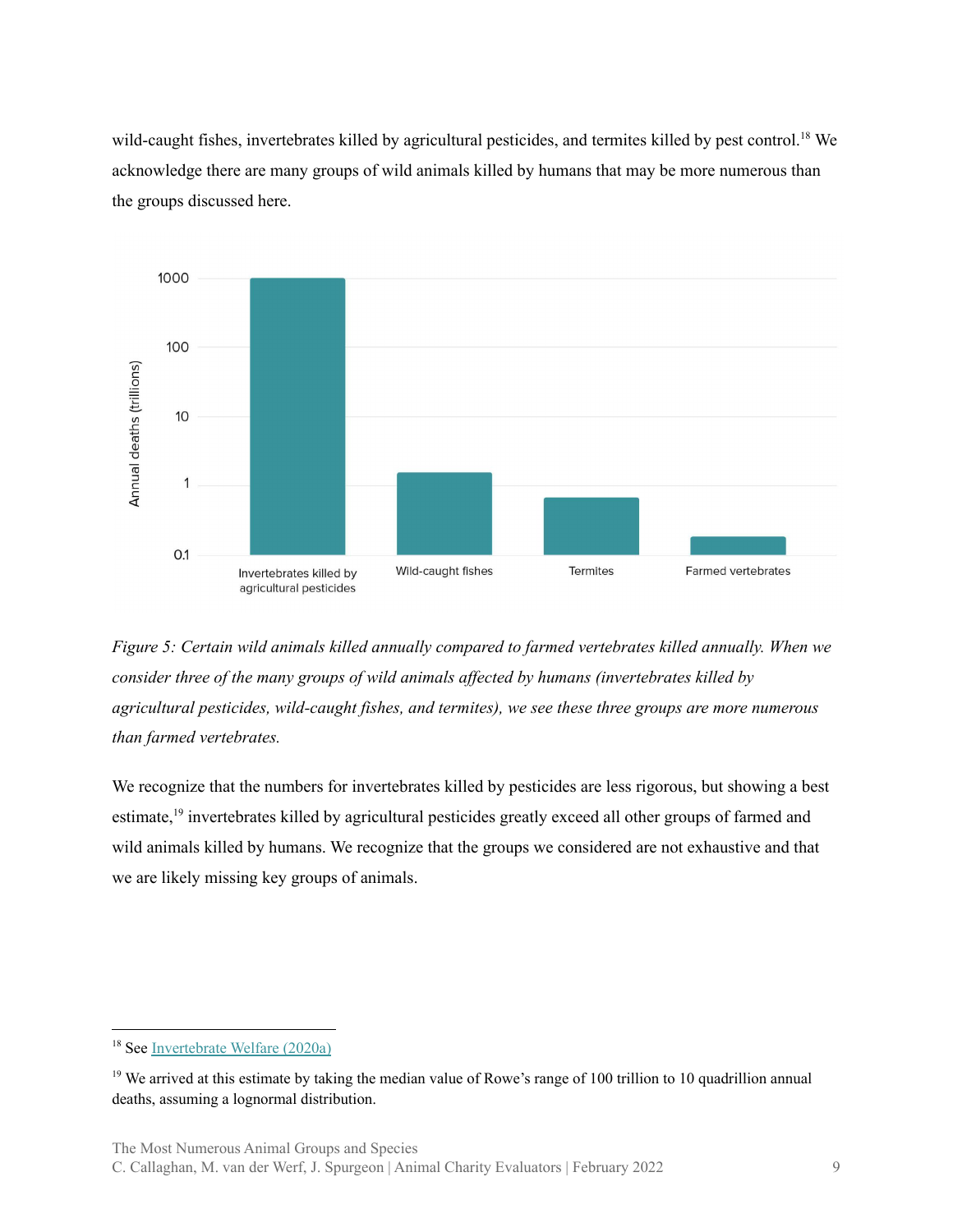# <span id="page-9-0"></span>Wild animals killed and harmed by natural causes

Lastly, we believe that concern for animals shouldn't be restricted to those whose suffering is directly caused by humans. We believe that in the ideal case, wild animals who suffer from natural causes, such as hunger, disease, or natural disasters, should be helped. The case for addressing wild animal suffering caused by humans or nonhumans has been made by prominent economists, philosophers, and effective altruists<sup>20</sup> and ACE has hosted blog posts<sup>21</sup>, conducted [research](https://researchfund.animalcharityevaluators.org/funded-projects/examining-the-harm-caused-by-crop-cultivation-to-vertebrate-wild-animals-in-the-united-states/)<sup>22</sup>, and  $\frac{\text{funded research}}{\text{vled research}}$  on the topic.

It has been estimated that the total number of wild vertebrates is at least 10 trillion, and that the total number of wild animals including invertebrates is as many as  $10^{22}$ , or 10 sextillion,  $2^3$  making wild animals the most numerous group discussed in this article. We do not necessarily believe that this means that all resources in animal advocacy should go toward this group. Wild animal welfare may be harder to assess and influence, and addressing wild animal suffering that is not directly caused by humans is likely to be less tractable than addressing the welfare of farmed animals or wild animals impacted by humans. However, as this is such a numerous group, promoting concern for wild animals now seems critical.

Read more about our thoughts on reducing wild animal suffering on our Cause Area [Priorities](https://animalcharityevaluators.org/advocacy-interventions/prioritizing-causes/causes-we-consider/#reducing-wild-animal-suffering) for Animal [Advocacy](https://animalcharityevaluators.org/advocacy-interventions/prioritizing-causes/causes-we-consider/#reducing-wild-animal-suffering) page.

The Most Numerous Animal Groups and Species

<sup>20</sup> Ng [\(1995\);](https://link.springer.com/article/10.1007%2FBF00852469) [McMahan](https://opinionator.blogs.nytimes.com/2010/09/19/the-meat-eaters/) (2010); [Tomasik](https://longtermrisk.org/the-importance-of-wild-animal-suffering/) (2020)

<sup>21</sup> Horta [\(2015\)](https://animalcharityevaluators.org/blog/why-the-situation-of-animals-in-the-wild-should-concern-us/); [Eskander](https://animalcharityevaluators.org/blog/to-reduce-wild-animal-suffering-we-need-to-find-out-if-the-cause-area-is-tractable/) (2018); [Salazar](https://animalcharityevaluators.org/blog/why-is-welfare-biology-important/) (2019)

 $22$  Hecht [\(2016\)](https://animalcharityevaluators.org/blog/wild-animal-suffering-survey-report/)

<sup>23</sup> [Tomasik](https://reducing-suffering.org/how-many-wild-animals-are-there/) (2019)

C. Callaghan, M. van der Werf, J. Spurgeon | Animal Charity Evaluators | February 2022 10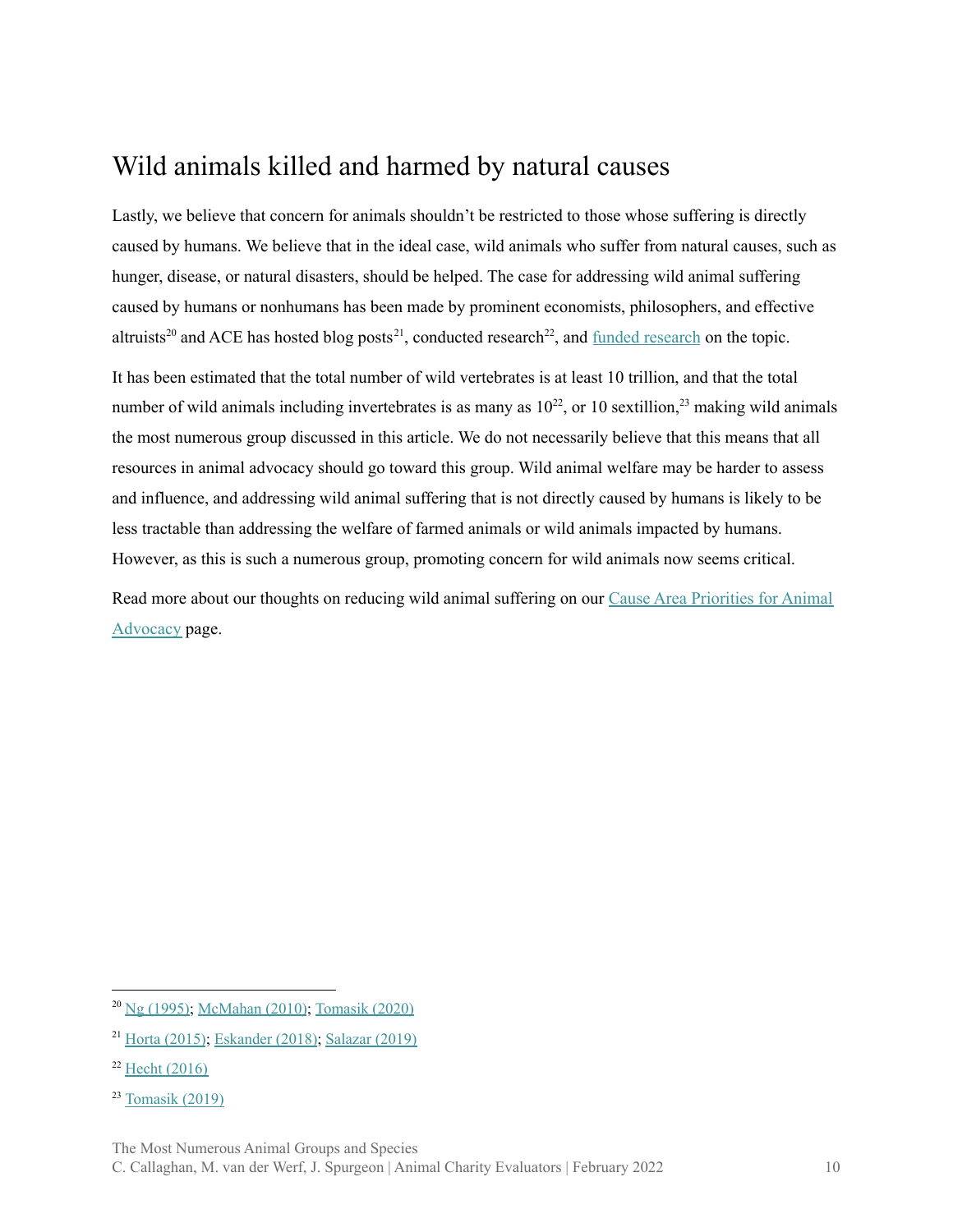#### <span id="page-10-0"></span>References

- Animal Charity Evaluators. (2016, November). *Why farmed animals?* <https://animalcharityevaluators.org/donation-advice/why-farmed-animals/>
- Animal Charity Evaluators. (2020, April). *Farmed fish welfare report*. [https://animalcharityevaluators.org/research/other-topics/farmed-fish-welfare-report/#reforms-impro](https://animalcharityevaluators.org/research/other-topics/farmed-fish-welfare-report/#reforms-improve-welfare) [ve-welfare](https://animalcharityevaluators.org/research/other-topics/farmed-fish-welfare-report/#reforms-improve-welfare)
- Animal Ethics. (n.d). *Animal sentience*. Retrieved January 25, 2022 from <https://www.animal-ethics.org/sentience-section/animal-sentience/>
- Billington, T., & King-Nobles, H. (2020, February). *An overview of approaches for fish welfare improvements*. Fish Welfare Initiative. [https://6f025a9b-7462-434d-abfa-6f1d652e15fe.usrfiles.com/ugd/6f025a\\_dacb45c052514dbbb30ecb](https://6f025a9b-7462-434d-abfa-6f1d652e15fe.usrfiles.com/ugd/6f025a_dacb45c052514dbbb30ecbff7cd600e7.pdf?fbclid=IwAR0mJHzNnkR6f0OtnAlKDCGOqxuzkUjcpNR5J0RtxMU2lm8edBVNB5obRn0) [ff7cd600e7.pdf?fbclid=IwAR0mJHzNnkR6f0OtnAlKDCGOqxuzkUjcpNR5J0RtxMU2lm8edBVNB](https://6f025a9b-7462-434d-abfa-6f1d652e15fe.usrfiles.com/ugd/6f025a_dacb45c052514dbbb30ecbff7cd600e7.pdf?fbclid=IwAR0mJHzNnkR6f0OtnAlKDCGOqxuzkUjcpNR5J0RtxMU2lm8edBVNB5obRn0) [5obRn0](https://6f025a9b-7462-434d-abfa-6f1d652e15fe.usrfiles.com/ugd/6f025a_dacb45c052514dbbb30ecbff7cd600e7.pdf?fbclid=IwAR0mJHzNnkR6f0OtnAlKDCGOqxuzkUjcpNR5J0RtxMU2lm8edBVNB5obRn0)

Eskander, P. (2018, February 13). *To reduce wild animal suf ering we need to find out if the cause area is tractable.* Animal Charity Evaluators. [https://animalcharityevaluators.org/blog/to-reduce-wild-animal-suffering-we-need-to-find-out-if-the](https://animalcharityevaluators.org/blog/to-reduce-wild-animal-suffering-we-need-to-find-out-if-the-cause-area-is-tractable/)[cause-area-is-tractable/](https://animalcharityevaluators.org/blog/to-reduce-wild-animal-suffering-we-need-to-find-out-if-the-cause-area-is-tractable/)

- Food and Agriculture Organization of the United Nations (FAO). (2018). *The state of world fisheries and aquaculture: Meeting the sustainable development goals*. <https://www.fao.org/3/i9540en/i9540en.pdf>
- Hecht, L. (2016, September 5). *Wild animal suf ering survey report.* Animal Charity Evaluators. <https://animalcharityevaluators.org/blog/wild-animal-suffering-survey-report/>
- Horta, O. (2015, January 5). *Why the situation of animals in the wild should concern us.* Animal Charity Evaluators.

[https://animalcharityevaluators.org/blog/why-the-situation-of-animals-in-the-wild-should-concern-us](https://animalcharityevaluators.org/blog/why-the-situation-of-animals-in-the-wild-should-concern-us/)

Humane Slaughter Association. (2018, August 4). *HSAFinfishConsumerVideo23August2018* [Video]. <https://www.youtube.com/watch?v=sjXfvJbl8MY&t=241s>

Invertebrate Welfare. (2020a, July). *Invertebrate Welfare — July 2020.* <https://www.invertebratewelfare.org/newsletter/2020-07>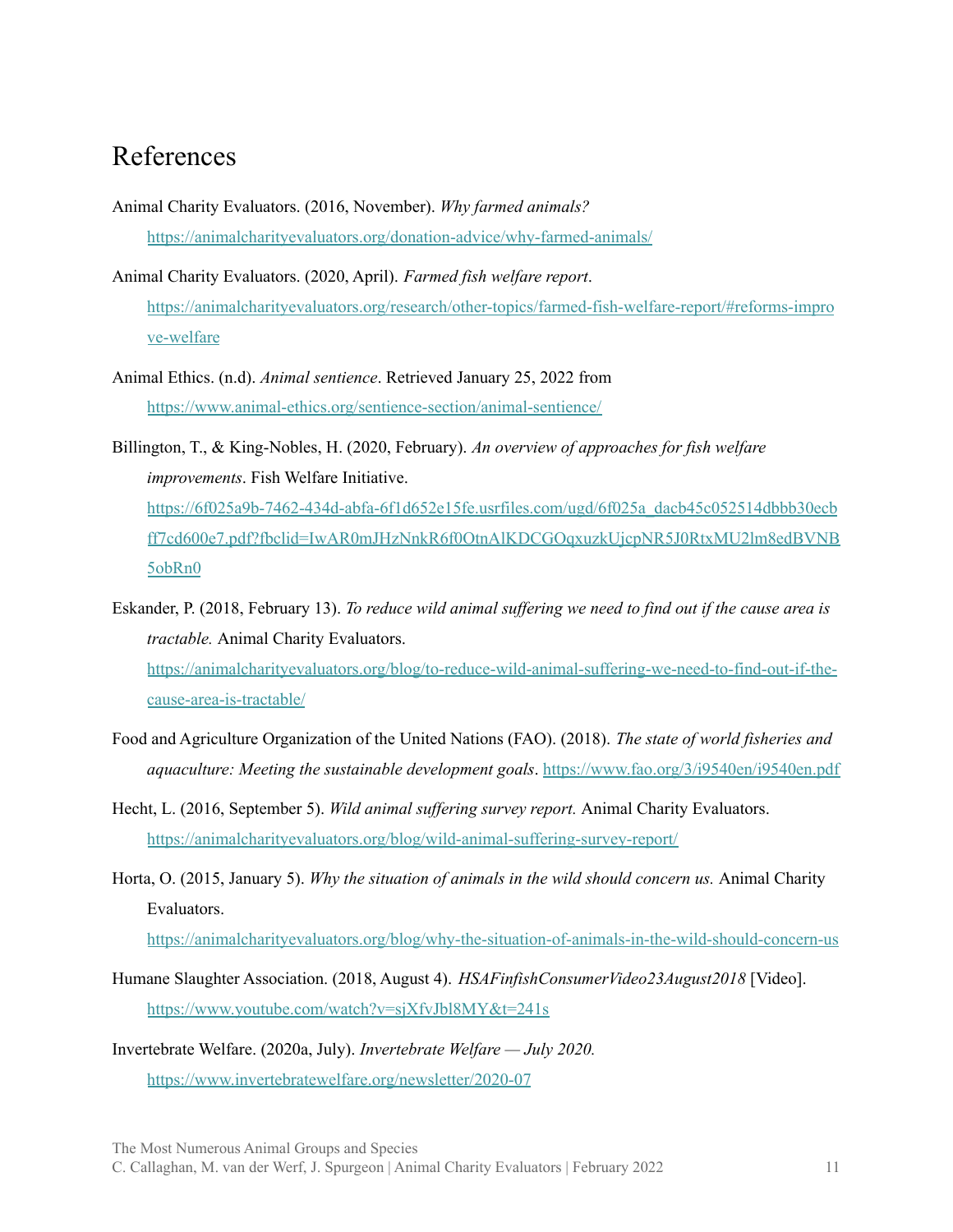- Invertebrate Welfare. (2020b, August). *Invertebrate Welfare — August 2020.* <https://www.invertebratewelfare.org/newsletter/2020-08>
- McMahan, J. (2010, September 19). The Meat Eaters. *The New York Times*. <https://opinionator.blogs.nytimes.com/2010/09/19/the-meat-eaters/>
- Ng, Y. K. (1995). Towards welfare biology: Evolutionary economics of animal consciousness and suffering. *Biology & Philosophy, 10*, 255–285. <https://doi.org/10.1007/BF00852469>
- Open Philanthropy Project. (n.d.). *Farm animal statistics*. [https://docs.google.com/spreadsheets/d/1uF3x\\_DuG13V6NpkP4DQyFutZI6Pwppy5R6qGArPZ1h0/](https://docs.google.com/spreadsheets/d/1uF3x_DuG13V6NpkP4DQyFutZI6Pwppy5R6qGArPZ1h0/edit#gid=265676572) [edit#gid=265676572](https://docs.google.com/spreadsheets/d/1uF3x_DuG13V6NpkP4DQyFutZI6Pwppy5R6qGArPZ1h0/edit#gid=265676572)
- Rowe, A. (2020, September 2). *The scale of direct human impact on invertebrates*. Rethink Priorities. <https://rethinkpriorities.org/publications/the-scale-of-direct-human-impact-on-invertebrates>
- Rowe, A. (2021a, February 20). *Global invertebrates harmed and farmed* [Model] . Guesstimate. <https://www.getguesstimate.com/models/16744>
- Rowe, A. (2021b, April 6). *Global cochineals killed for dye* [Model] . Guesstimate. <https://www.getguesstimate.com/models/14905>
- Rowe, A. (2021c, April 19). *Silk production: Global scale and animal welfare issues*. Rethink Priorities. <https://rethinkpriorities.org/publications/silk-production>
- Salazar, M. (2019, July 31). *Why is welfare biology important?* Animal Charity Evaluators. <https://animalcharityevaluators.org/blog/why-is-welfare-biology-important/>
- Sarek, K., Savoie, J., & Moss, D. (2019). *Improving environmental conditions - A summary*. Charity Entrepreneurship. <https://drive.google.com/file/d/1vHhpzJje2UKOu2CvvaufbLyiu8WmuJfq/view>
- Šimčikas, S. (2019, December 5)*. Accuracy issues in FAO animal numbers.* Rethink Priorities. <https://rethinkpriorities.org/publications/accuracy-issues-in-fao-animal-numbers>
- Šimčikas, S. (2020, February 18). *Estimates of global captive vertebrate numbers*. Rethink Priorities. <https://rethinkpriorities.org/publications/estimates-of-global-captive-vertebrate-numbers>
- Tomasik, B. (2019, August 7.) *How many wild animals are there?* Essays on Reducing Suffering. <https://reducing-suffering.org/how-many-wild-animals-are-there/>